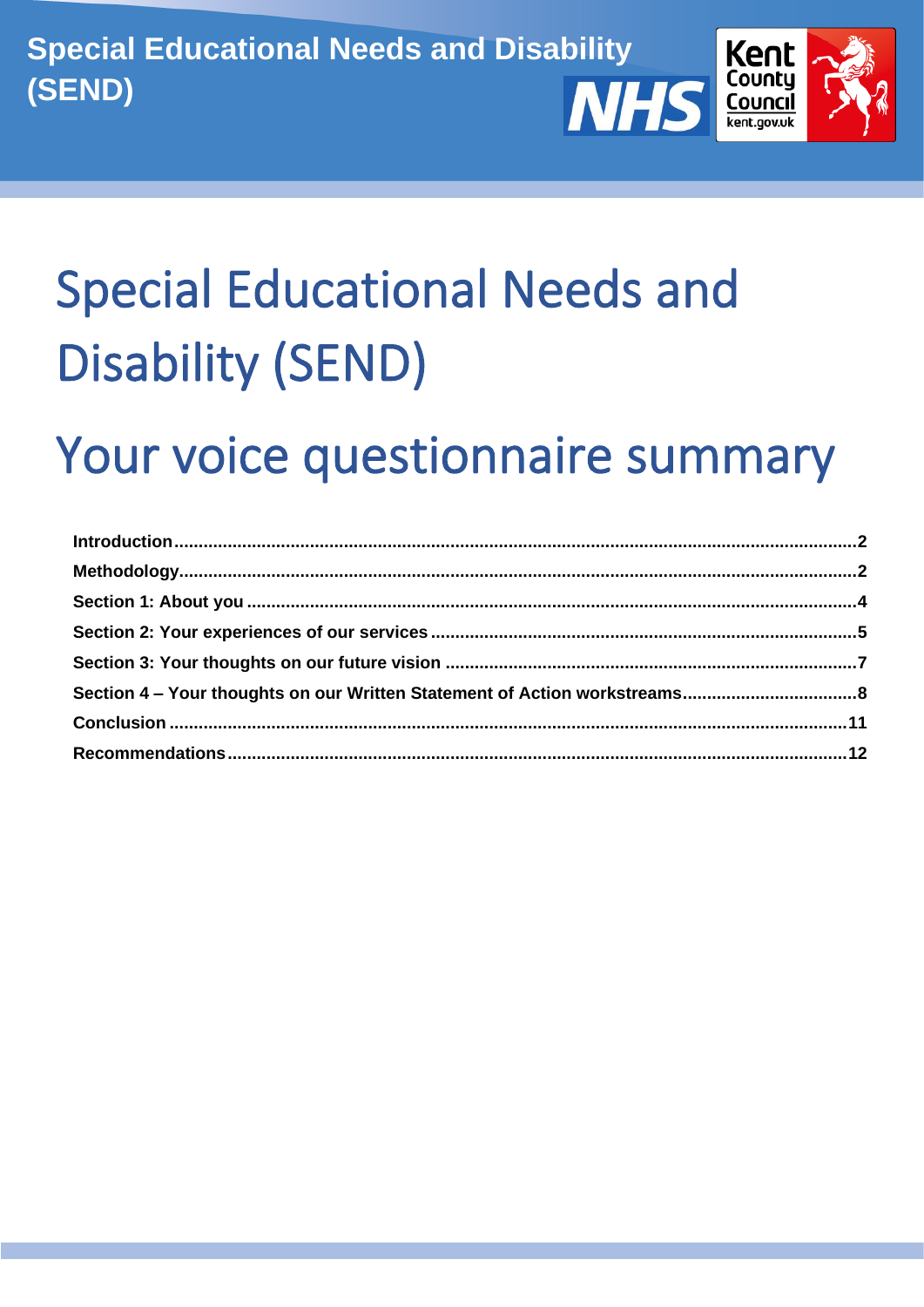

## <span id="page-1-0"></span>**Introduction**

Kent County Council and its partners are determined to work together to transform the way we work with children with SEND and their families.

At its core this means creating a new relationship with parents and carers which is genuinely open and transparent, and characterised by increased levels of trust, and a commitment to consultation, partnership and co-production across every area of our improvement journey.

The first step was to get a good understanding of our families' experiences of accessing and using SEND services and what they would like to see change.

We received responses from the 660 parents, carers and stakeholders challenging the partnership to get things right. We are grateful to all of those who gave their time to outline how working together as a community we can improve our SEND services promoting the view that ''it takes a village to raise a child''.

The reach of the questionnaire has helped us to hear fully what our families are feeling about our services. Feedback shows us that when the system works, then children; parents and carers are happy with their child's progress, however, when it is not working, the impact on families, children and young people is far reaching and can be devastating.

## <span id="page-1-1"></span>**Methodology**

The questionnaire which was designed to help us better understand the experience of children, young people and families' journeys through the SEND system was circulated through schools, parent charities, IASK, and a range of other avenues including some social media platforms. We would like to thank SENCO's in schools who played a pivotal role in its distribution.

The anonymity of the questionnaire helped to ensure that respondents with a wide range of views and experiences were able to share thoughts, comments and views on how to improve services.

One limitation to this approach, however, is that we are unable to collect data allowing us to report back to respondents directly or check in on parents' views of progress.

We were told consistently throughout the feedback that the voice of families is missing. We have therefore presented many of the findings to include direct quotes from parents.

Responses have also been sampled by IASK for objectivity and lack of bias and agreed as being representative of parents' views.

In order to reach specific communities and families with specific needs we will conduct further shorter more targeted questionnaires in the future. We will be working with the Parent Forum, Kent PACT and a range of other engagement events to gather feedback and test progress.

The questionnaire set out to establish how respondents used and accessed support, where there were areas for development and what was working. This led to three key lines of enquiry: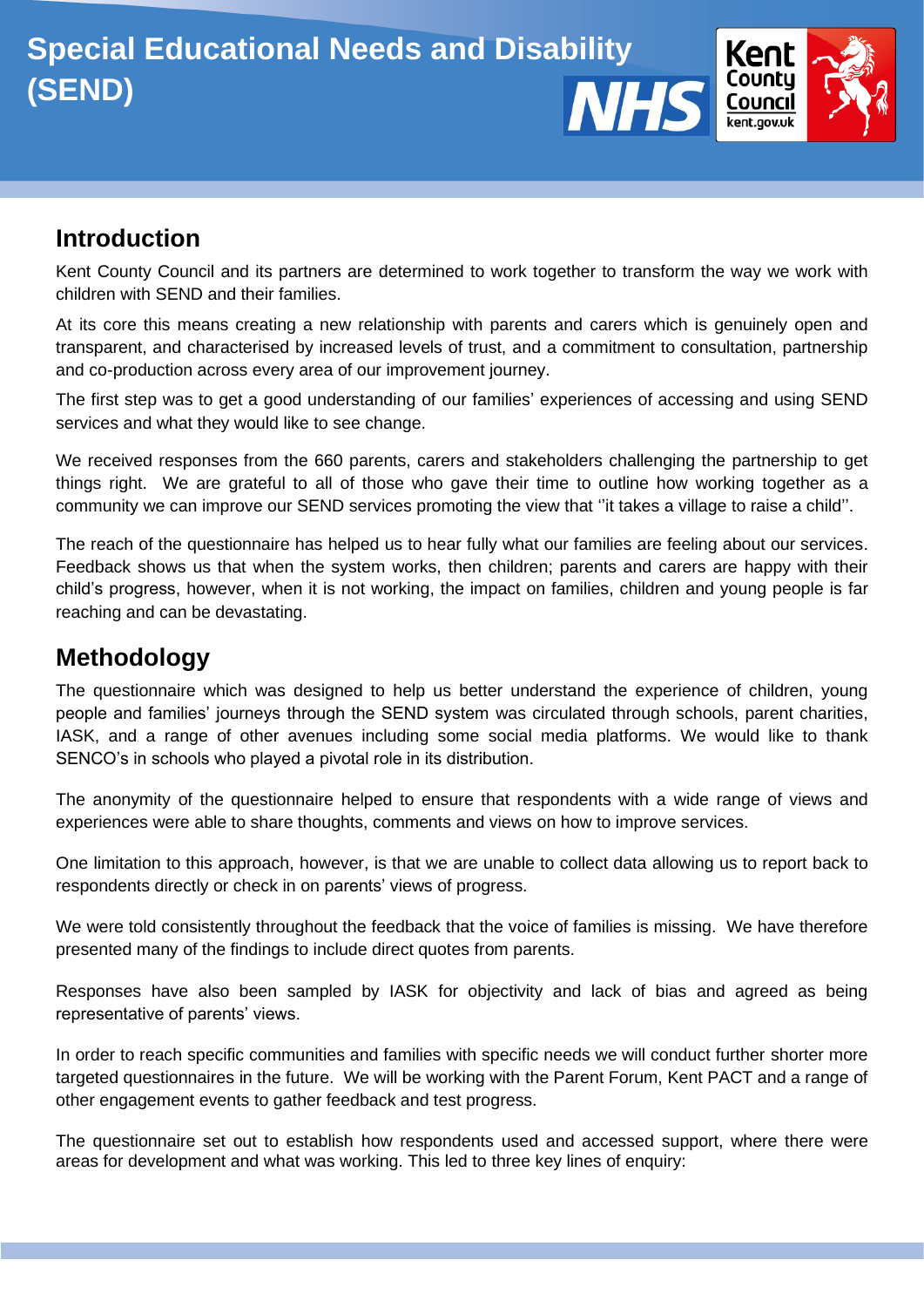

- Our families experience of the services received so far.
- Parental views on the vision for future service delivery
- Actions to improve service delivery

This report and its findings will be published and publicised widely through the Local offer and other forums. The findings will be presented to the SEND Improvement Board to inform our Improvement journey.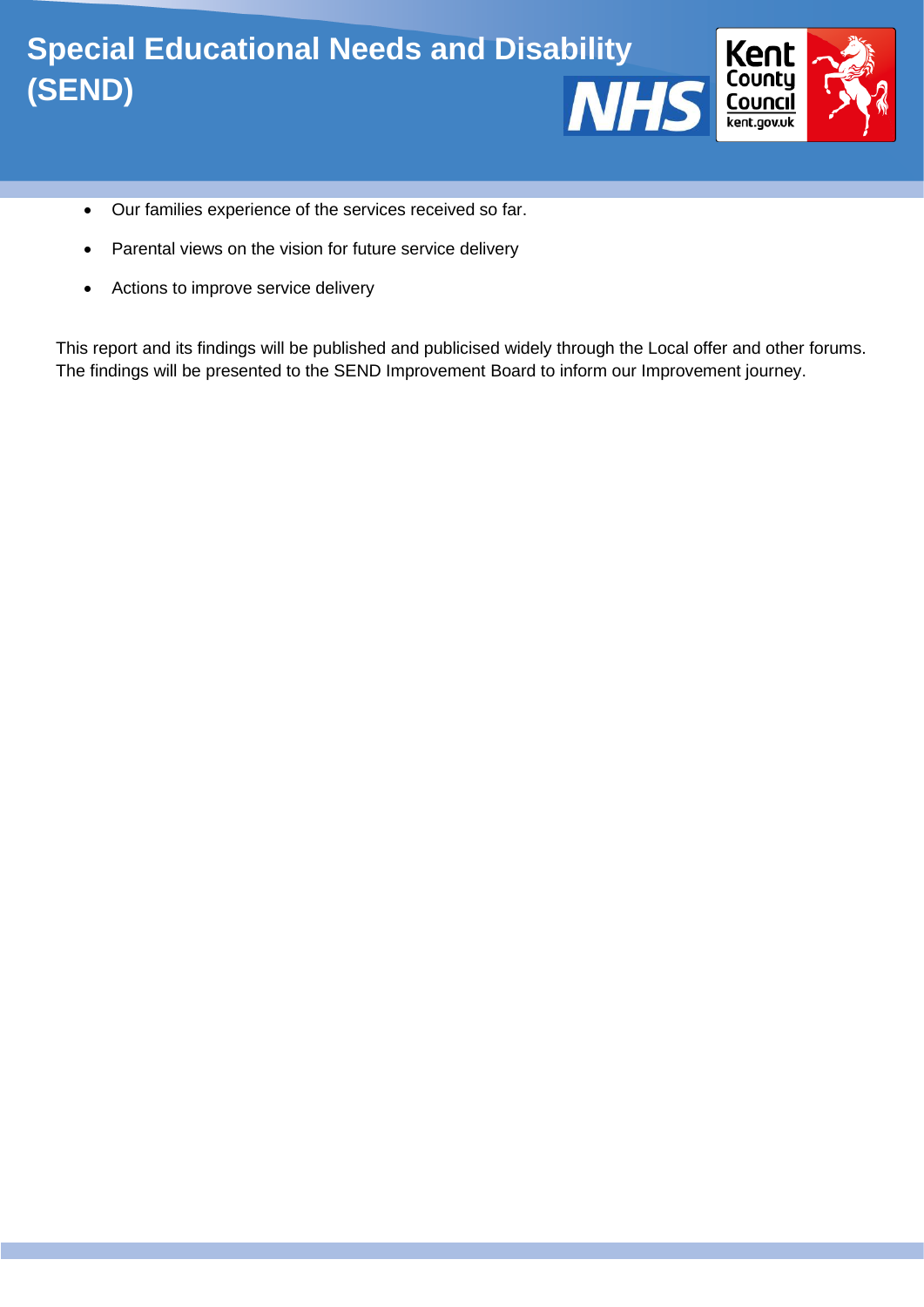

## <span id="page-3-0"></span>**Section 1: About you**

Overall respondents were parents and carers of children and young people with SEND. The highest number of respondents had children in primary, infant or junior school with the next highest groups in secondary or special schools.

Around 30% of children and young people were under the care of a paediatrician and just under a quarter were accessing therapeutic services. 22% of families received direct payments and around, 20% accessed Social Work or Early Help Services.

Kent has a wide range of community-based education provision, including ASD units within Primary Schools, Grammar Schools and community provision that has grown from a Special school. Parents and carers from across the range of provision responded as well as parents of children not currently in schools, who may be accessing special college, home tuition or not in receipt of any provision.

One of the key themes to emerge from this line of enquiry was the variability of inclusive provision and the frequency of non-inclusive practice amongst schools and settings.

When asked about which health services were being accessed parents reported a wide range of services and experiences although long waits to access services and not being able to access any support were common.

The need for parents to access private support was frequently raised along with the cost to parents and it was reported widely that there is not considered to be enough therapies available. Parents frequently cited the need for more resource and more staff to support children.

We asked what social care support or service was being accessed

Respondents described delays in diagnosis, delivery and provision of service as well as a lack of direct service provision.

Third sector, charities and commissioned services, such as Space2beme, SNAAP, Imago and Salus (and others) were highly regarded, "Without them we'd be lost." However, it was not clear whether parents knew that many of these services were commissioned and paid for by the Local Authority.

Understanding the cohort of respondents will inevitably help strengthen our future communications and will help us to target more specifically where we need to co-produce and improve our Local Offer.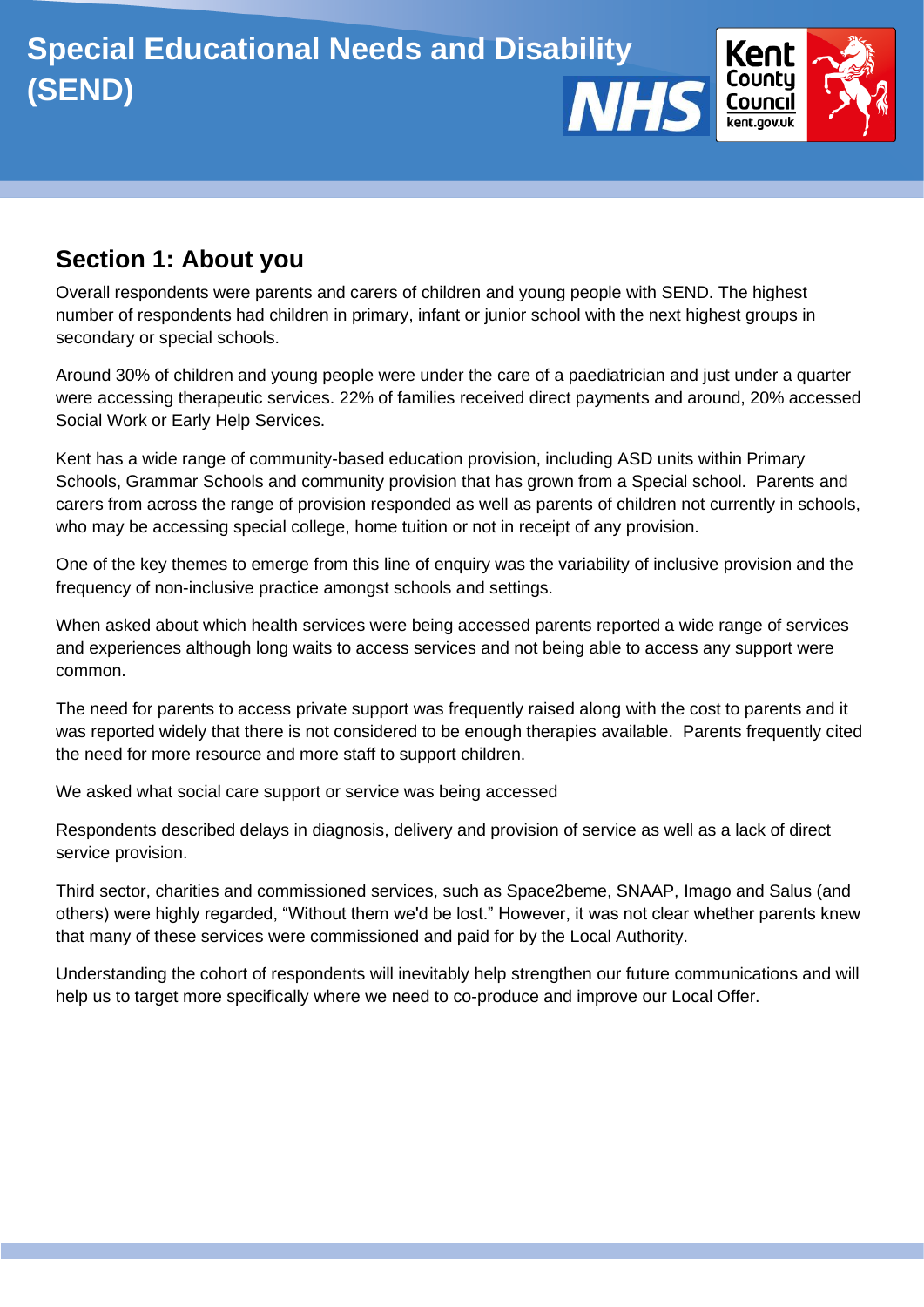

## <span id="page-4-0"></span>**Section 2: Your experiences of our services**

The majority of parents did not find the content or the presentation of the local offer to be helpful. Only half felt confident that education had provided appropriate provision to meet their child's SEND needs and fewer than half believed that the current staff team have the skills and knowledge to fully meet their child's SEND needs.

Most parents felt that neither the health nor the social care element of the support was being adequately met. Time delays were frequently cited as a key contributor to the global dissatisfaction with the service.

Very few parents felt that they had been actively included in the planning for their children but where they had been parents were able to fully articulate the benefits.

"My son was diagnosed aged 2 and early intervention really was the key to why he is doing so well now." A more common experience described the difficulties parents face in navigating their way through the SEND services and provision.

Families told us that the Local Area is not abiding by the SEND Code of Practice Principles.

Parents supported the Ofsted / CQC findings of a service which is fragmented with little support for parents. Parents reported that access to the local offer is confusing and as a result ''staff are over capacity resulting in professionals who are not able to do the job that they set out to do; "every organisation that is there to assist children is greatly understaffed and overworked. Therefore, nothing seems to be completed effectively."

## **Q8. Tell us what you feel is working well with our SEND services, provision and support.**

This question has been answered 489 times.

39% of respondents told us that nothing is working well, whilst others gave detailed feedback about the excellence of individual staff.

41% of respondents felt that the best outcomes were seen when schools were truly inclusive, reporting that they could see significant progress for their children when schools had a culture of inclusive practice. It was recognised that some schools are "working hard to support SEND pupils despite facing increasingly insurmountable challenges".

We were told that what made the difference was when there was a "variety of interventions offered in school", and that skilled, knowledgeable and compassionate support was key to getting this right.

The importance of having the right staff with the right skills and outlook was a recurring theme throughout the survey and in this section 13% of respondents felt that this is what made a difference to them - "You have some amazing, amazing dedicated staff who are incredibly supportive and helpful above and beyond her role."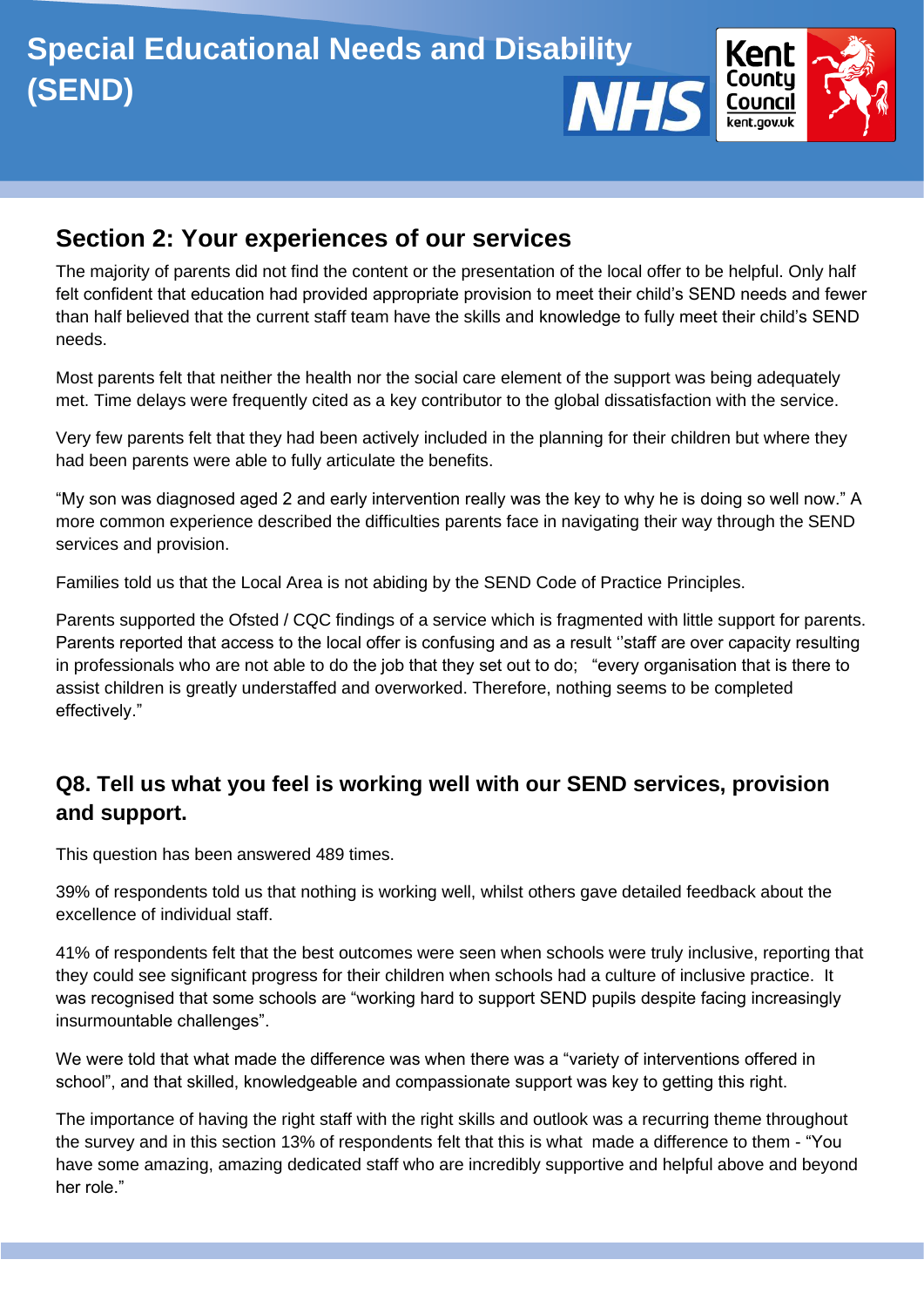

Specialist teaching support was valued and the quality of provision and learning in special schools was noted as key to children's success for a number of parents. ''(they) are extremely skilled and know how to adapt the curriculum to support the child."

Parents also recognised that schools achieved better outcomes for children when parents were involved in the planning of provision.

As well as good engagement and partnership working with parents the importance of having robust clear Education and Health Care Plans was noted. "The ability to work through the EHCP with my children's school, works very well for us as a family. I am given fantastic information about my children's needs at school via their teachers and as a team, we all discuss and decide what the best way forward to tackle any situations that have occurred or are due to happen in the future. Without the EHCP both children would not have this continued level of support that has for them had successful results."

We received inconsistent feedback about the quality and availability of health provision which could indicate that either there isn't enough support to go around or that there are geographical differences in the way that services are commissioned. Either way the feedback we received was robust about the need for children and young people to be able to access the right services in the right place at the right time.

## **Q9. Tell us what you feel is not working as well with our SEND services, provision and support.**

This question was answered 538 times.

Parents reported feeling invisible, isolated, helpless and frustrated. Parental support networks were identified as the main source of global support and guidance.

Almost a third felt that the system, culture and practices were not child focused contributing to this sense of invisibility, "Children are being lost in the system and parents are not receiving the support that they need." "support around transport was described as ''inhumane'' and there were frequent references to a disconnect between decision making and the best interests of the child. ''The sooner they [children] get the right help with the right tools the quicker they can overcome/manage the problem."

Some parents proposed the view that delays in assessment or service delivery were a conscious decision in order to defer spend. Others felt that staff were poorly trained and lacked support. They were however keen to work with the system to support change "It would save money and make a huge difference to families like ours if the caseworker actually met with the child and built a relationship with the family. They would then understand the SEN needs much more and it would not all feel like a huge fight."

The lack of good partnership working, and good communication was the most consistent theme regarding what is not working well. "Not knowing is worse than being told honestly that the waiting list is x long, or that provision is not available."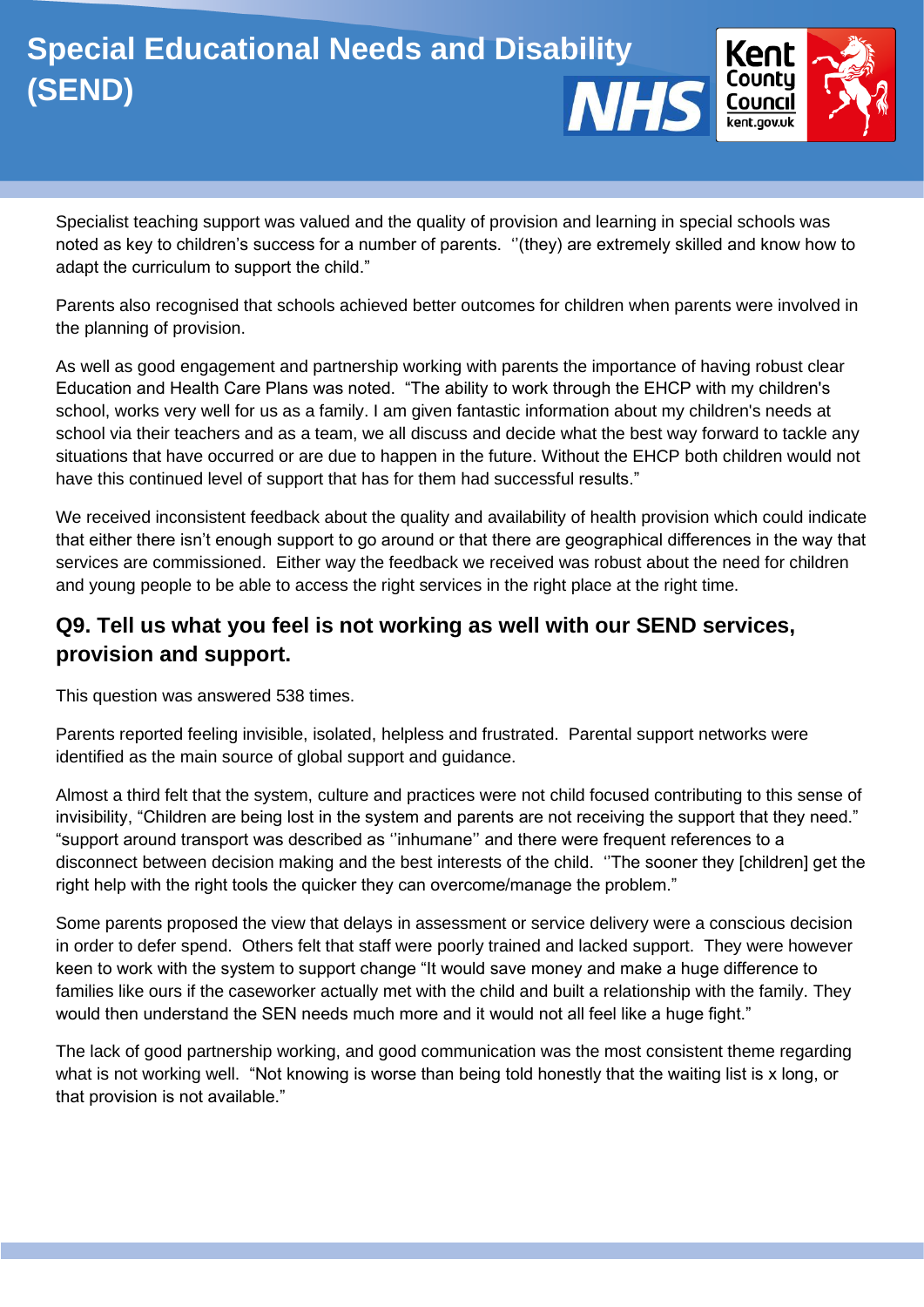

## **Q10. Tell us what you feel needs to change with our SEND services, provision and support.**

This question was answered 513 times.

Parents reported that the culture and system were not child focussed, reporting that the system felt ''adversarial'' they commented that more progress would be made and parents would be happier if we "stop recruiting lawyers to fight tribunals and instead spend the money on providing services and therapies."

''Having more creative working practices are required to help the system be more inclusive, "regular training for mainstream school staff, may help children manage in mainstream better rather than poorly planned or incorrect provision''.

There was a request for services to be more aspirational and ambitious for children. ''Settings should be educational not just seen as childcare; children should not be just looked after but should be taught." We hear of children feeling like a burden because of their disability- "School trips are so difficult to attend that my child is now not wanting to go as feels his wheelchair is too much hassle for everyone else – this is extremely poor."

Families feel that it should be the role of the Local Authority join services up but all too frequently it fell to them and they were expected to ''explain our stories and repeat ourselves to a million different services''.

The local offer is not well defined, well communicated or family friendly. Families want EHCPs to be, "shorter in length" "EHCP's should define needs clearly and accurately'' Plans should be ''more specific and delivered on time"

## <span id="page-6-0"></span>**Section 3: Your thoughts on our future vision**

#### **The draft vision**

Services will work with families to improve outcomes and achievements for children and young people with SEND.

Families can reach the right people at the right time to support their children.

Children and young people with SEND in Kent feel happy, safe and supported while they learn and grow.

650 people responded to the question

- Is the vision clear?
- Does it say what they wanted it to?
- Does it include the right ambitions for the future?

The majority confirmed that the vision was clear, contained what they would wish to see and presented the right ambition.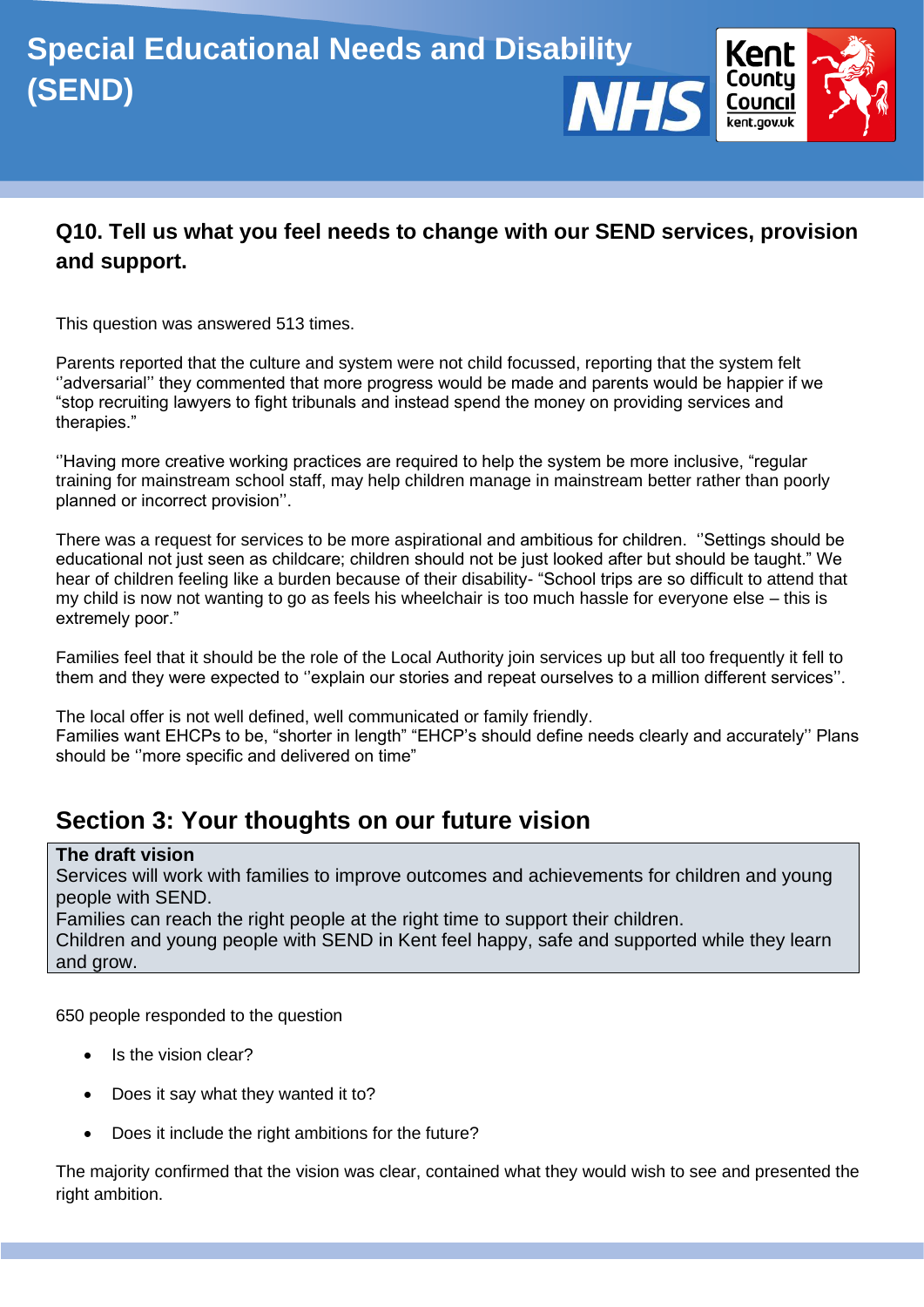However, many felt that the partnership lacked "the commitment to follow through what it's visions states."

''The Local Area must work together across its all of services and with parents as equal partners to change the current perception'' Delivering the priorities identified in the Written Statement of Action will only be achieved if changes are co-produced in partnership with parents and carers''.

## <span id="page-7-0"></span>**Section 4 – Your thoughts on our Written Statement of Action workstreams**

#### **Workstream 1: Parental engagement and co-production**

Central to the SEND code of practice is the need to fully involve children, young people and families in decisions about their support and what they want to achieve. Parents told us that they didn't feel included and listened to, and the Local Area needs to work with parents in an open, transparent and inclusive way: "Listen and stop making everything such a monumental battle and being so obstructive to parents' views."

Services need to change the experience of families from a confrontational, adversarial one to one that is inclusive, collaborative and efficient.

We heard across all our family's voices in this questionnaire that this isn't happening in Kent.

The children's workforce needs sufficient support to understand the principles of co-production, have the time to build relationships with children, young people and their families and have the skills to work in a person-centred approach.

Services need to have a common understanding of what Co-Production is, and what it means for children, young people and families.

Good open and transparent communication is key to building trust and delivering a person-centred approach.

Children, young people and their families need to be involved in decisions about their support. The services and children's workforce need to ensure that children and young people can express their views about these decisions, and they must be considered in a way that it is appropriate for that child or young person to do so.

The Local Offer must be co-produced with children, young people and families. The workforce will also need to grasp the impact of transitions on children and young people, alongside the context of family, school and wider community life.

#### **Workstream 2: Inclusive practice and the outcomes, progress and attainment of Children and Young People**

Unsurprisingly most young people relate their experiences of SEND both positive and negative through the prism of their experience of education. Parents value good SENCO's and inclusive practice.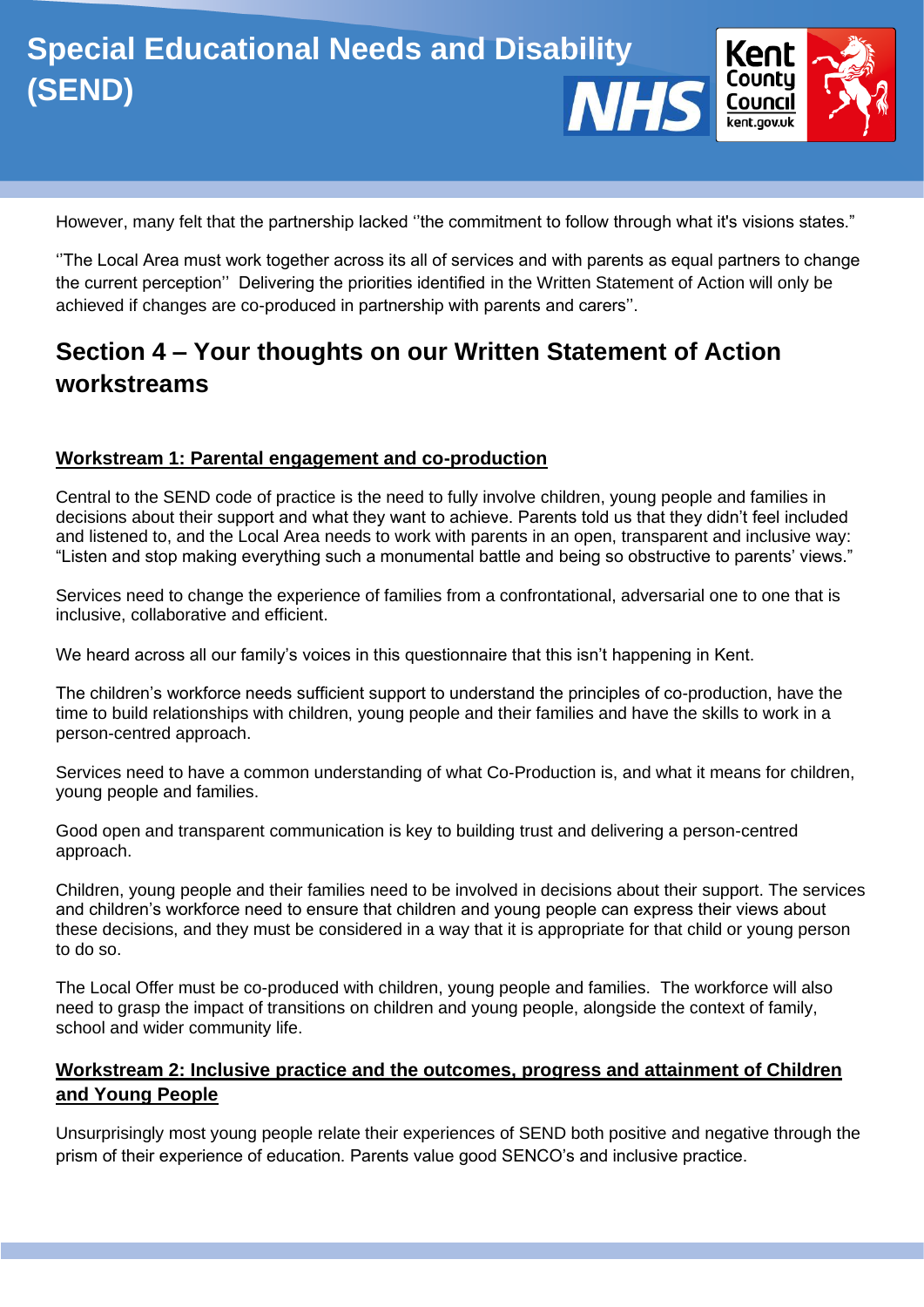

Most felt that in order to address this area of concern the Local Area needs to support schools with effective and accessible training to help increase schools' knowledge and understanding. Not only should "Teachers… be given the training to recognise the different learning styles of our children and be able to support them to achieve their full potential." But there should also be, "Better (training for) early years practitioners to identify the need for medical assessment of needs. Recognise and act on the need to support the emotional and mental wellbeing of those in early years and primary education who are affected by SEND.

Parents report that in the main good SENCOs - with enough capacity - support families well are important in supporting inclusivity in schools . SENCO's are also key to early identification, planning and partnerships working well.

Respondents felt that the Local Area should develop a forum, or task and finish group to support joint working with schools.

Parents reported the view that schools need to be more inclusive and should receive help to build capacity and confidence to be able to identify and implement reasonable adjustments, so that children can thrive and achieve without fear of discrimination within schools.

Too many parents reported that families feel schools do not accept or believe their experience of problems within the education. Reporting that their children are shouted at, labelled naughty and wrongly excluded, all of which impacts their ability to reach their potential.

There are instances where schools have refused to support families by completing an EHCP for the child or young person, advising them that it would be quicker if the family apply themselves. This is not only untrue but also further penalises vulnerable families and breaks down trust in the system.

Schools and the Local Authority should work together to ensure that schools feel confident with the help of health they can manage special education and health needs.

#### **Workstream 3: Quality of Education, Health and Care Plans**

In the other sections, culture change and leadership have featured, but this is the first section where this was the priority issue with a third of respondents telling us they would like the leadership to hold professionals and services to account and lead a less adversarial, more child focused culture.

Parents asked for simple, jargon free, clearly laid out plans which evidence that the author knows the child and demonstrates that the child and parent voice is present. Plans and reviews need issuing in advance of transitions to help families manage the experience of change

Education and Health Care Plans need to be of good quality, specific, measurable, achievable, realistic and timely and delivered with purpose and transparency. Families shared their views of what is working, what is not and what needs to change.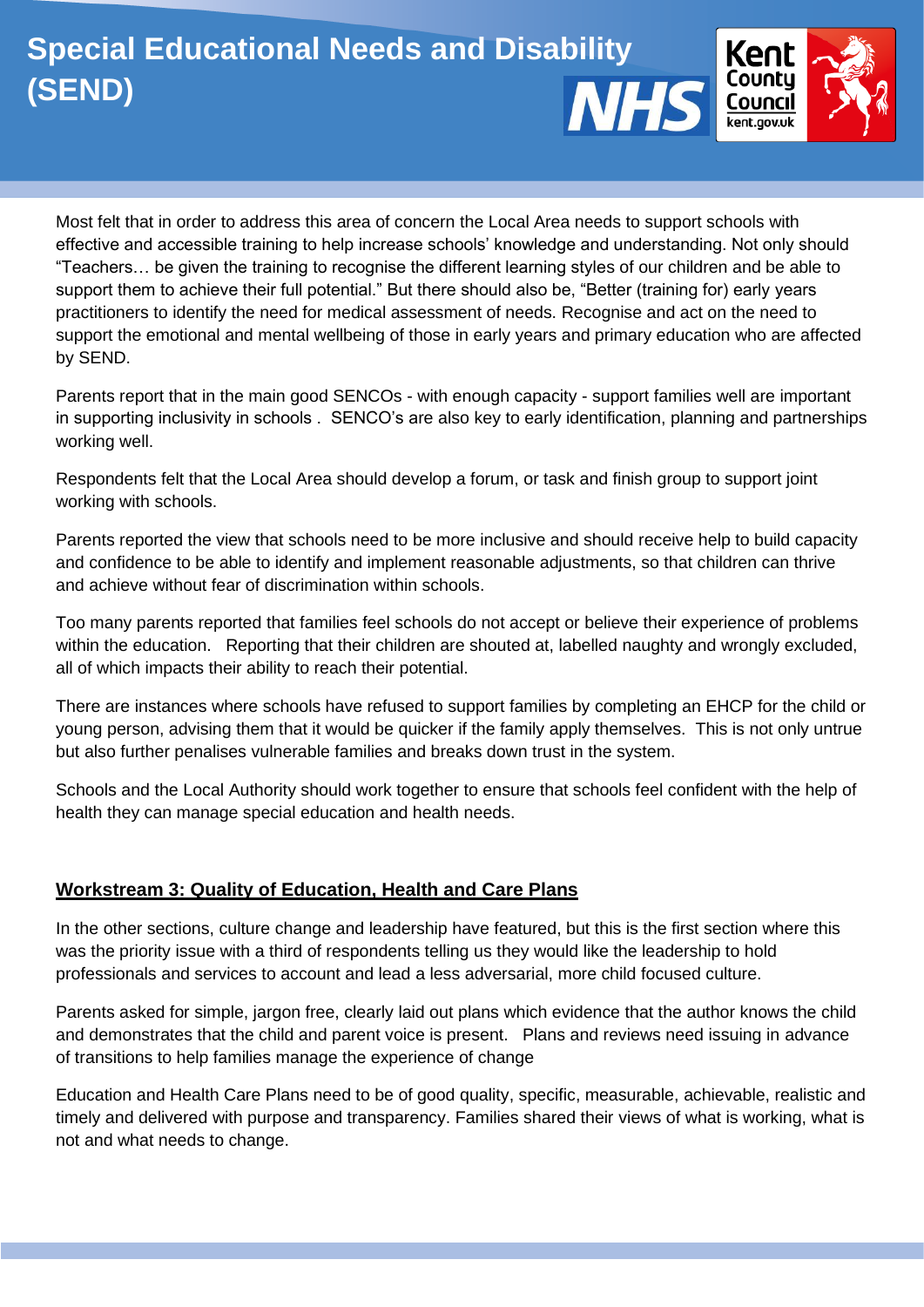

Parents have repeatedly described a frustration at not being able to discuss the progress of their children's EHCP and plans need to have clear lines accountability. This has promoted a view that staff do not place their children at the heart of the process which is not transparent or clear about delays.

Co-production is central to the SEND Code of Practice but is frequently missing and needs to be embedded fully within the whole children's workforce.

Families outlined concerns that if an EHCP presents a child's strengths within the report then they were fearful that this may reduce the Authorities perception of the true level of need and mitigate against the necessary levels of support being offered.

Parents highlighted a need for a change in culture and for the system to become more child focussed, with realistic and aspirational considerations for future transitions and independence, social interactions and employment

#### **Workstream 4: Joint commissioning and governance**

This question puts leadership and culture change as its highest priority – "Kent in general seems to not care". There is a general feeling that totally new ways of thinking and doing things is needed – "Everyone is too committed to 'we've always done things this way' and are unwilling to change. This needs to change" .

We were told that services are fragmented and not working together, often resulting in families having to repeat their stories.

Parents feel that budget constraints mean that thresholds are based on resource rather than need.

Although many universal services are available parents felt that there was a huge gap between that level of need and meeting the threshold for specialist services, we were also told about geographical differences in service provision.

The Local Area must ensure that Education, Health and Social Care work better to identify more fluid thresholds. Parents felt that through co-production they could help bring about a reduction in gaps in provision.

Services need to work better to pool budgets and share data to develop an understanding of wider need.

We were told that data led decisions are more likely to lead to outputs where co-produced decision were more likely to lead to outcomes.

It is hoped that the development of a single Kent CCG will help this and provide a county overview, helping to avoid duplication and ensure a wider fairer coverage of provision.

Better join up between services would give those services the opportunity to learn from best practice in other areas. KCC has already developed a robust model of co-production with young people and already uses resilience-based conversations with schools through Headstart.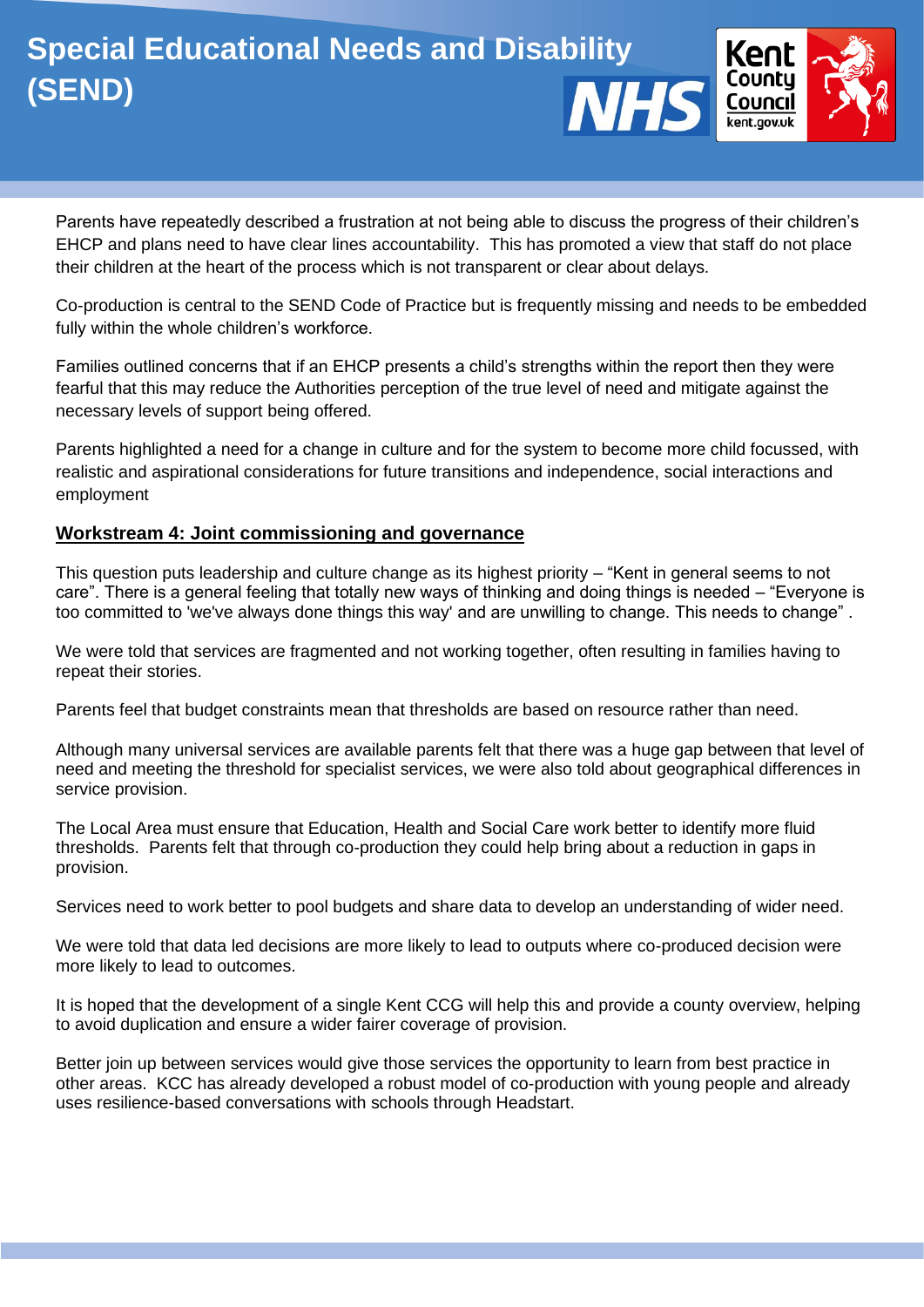

#### **Workstream 5: Service provision**

The most recurring theme in this section is the long waiting times and the need to improve on these, as they are, "completely unrealistic and failing the children's needs". It is not only the waiting times in themselves that are causes for concern, it is the lack of support offered at the end of the process, "We got an ASD diagnosis after a year of being referred. You get the diagnosis and leaflet but left to get on with it."

The evidence for the importance of early identification and intervention is widely known, yet the stories presented to us in this questionnaire tell that the common experience is one of too many delays and missed opportunities to support children and young people to thrive at the earliest opportunity.

Delays due to long waiting lists and services being over capacity are clear. In January 2019 speech, language and communication needs were identified by the DoE nationally (at 23%) as the most common primary need. We therefore need a wider approach to understanding communication difficulties if we are to include young people in decision making and planning helping to improve global inclusive practice and reduce school exclusion.

Transport arrangements were also cited as an area where economics were not always in line with the best interests of the child.

There was a view expressed that access to provision was a 'geographical lottery'' with the availability of services being post code driven rather than needs driven.

## <span id="page-10-0"></span>**Conclusion**

Ofsted and CQC gave KCC and its partners a clear message that SEND provision across Kent was disjoined, isolating for parents and difficult to navigate. The Local offer and EHCP's as well as systems for assessment and delivery of services are not effective. Practices in schools are not inclusive and delays across all areas of the system are too long and too frequent.

Listening to the voice of parents it is clear that for many the experience of getting a diagnosis or recognising the reality of their child's disability can feel overwhelming, however in the main parents want to work with services to ensure that they are better able to meet the needs of children and young people with SEND.

It is important that parents and children are able to discuss concerns, feel listened to and see a clear plan and direction of travel for support.

One size does not fit all and not all families want the same thing.

Common themes from the consultation show that the key elements for success are:

- A culture of inclusive practice
- Co-production with children, young people and families
- A Child focused service that identifies need early and ensures appropriate local support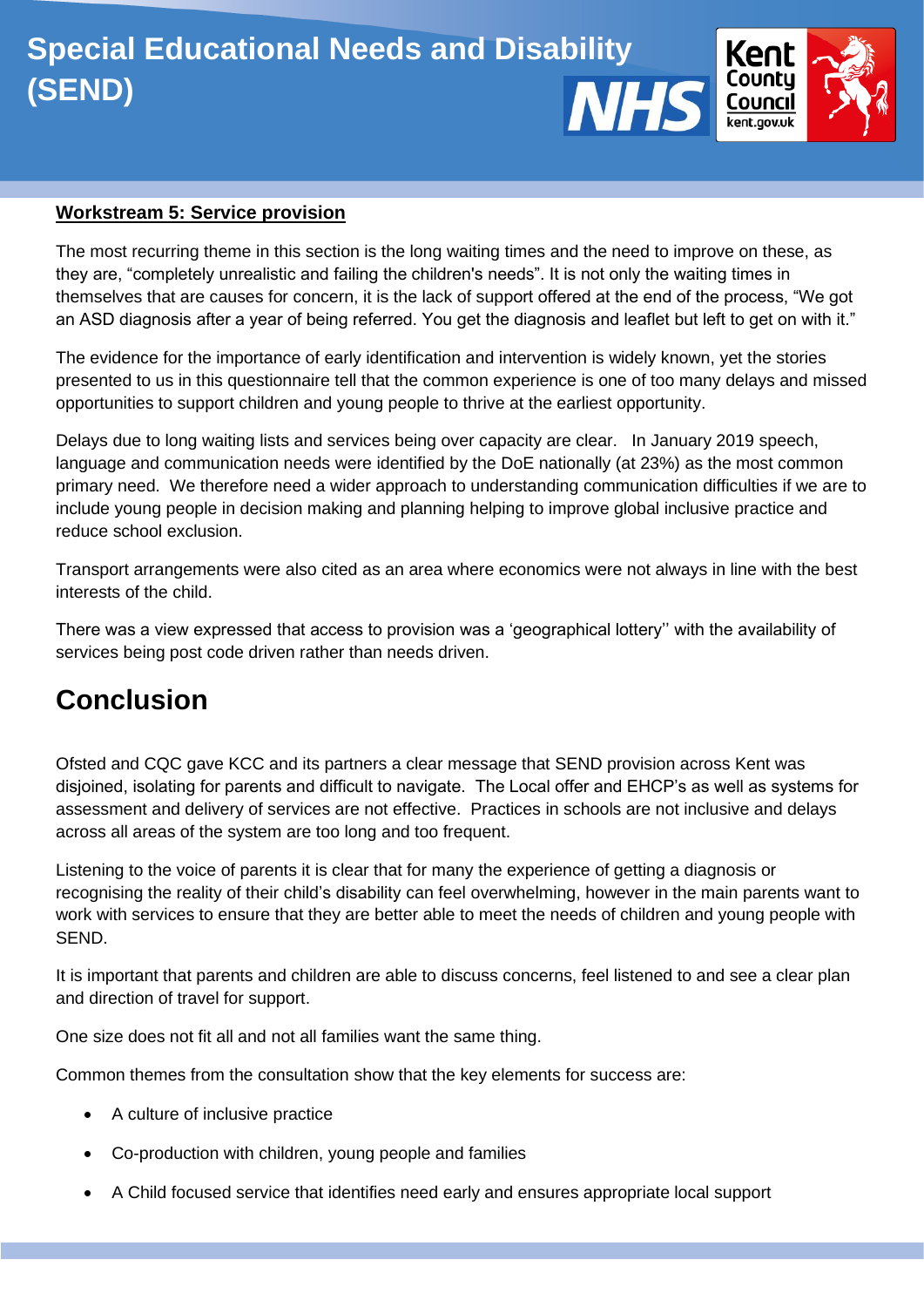

- Having high aspirations, and a positive rather than deficit model to planning and decision making
- Good Leadership to drive forward culture change
- Holding teams, services and joint commissioning to account
- Better integration of services
- A clear robust and well communicated Local Offer
- Better communication with families as equal and trusted partners

## <span id="page-11-0"></span>**Recommendations**

Building on the areas for development identified in the Written Statement of Action and by utilising the voice of parents and cares to inform our decision making we need to work with parents and carers to win back their trust.

Key recommendations to achieve this:

#### **The participation of children, their parents and young people in decision-making**

Kent should develop a model of genuine co-production as an ethos and method of improvement and delivery; shifting the balance of decision making to include children, young people, parents and carers where families have active roles in planning and delivering,

#### **The early identification of children and young people's needs and early intervention to support them**

Working across the partnership with health providers, schools and early years settings to develop a strength-based social model response to disability, as well as a medical treatment model. Ensure that staff are trained and supported to adopt a more child centred approach which is responsive to early needs as well as new and emerging needs as children move through transition stages and or have changing circumstances requiring support.

#### **Collaboration between education, health and social care services to provide support**

Develop a model and culture of integrated working where children and young people have their health, education and social needs need met seamlessly and holistically as though they were one child rather than three different versions of the same child and develop service provision and pathways which make sense to the lives of families.

#### **A focus on inclusive practice and removing barriers to learning**

Develop and promote a clear definition and understanding of inclusive practice for all services and work in partnership to ensure that this is embedded within all services, schools and settings.

Ensure that EHCPs demonstrate that they know the needs of individual children and young people and that services are tailored to meet their needs.